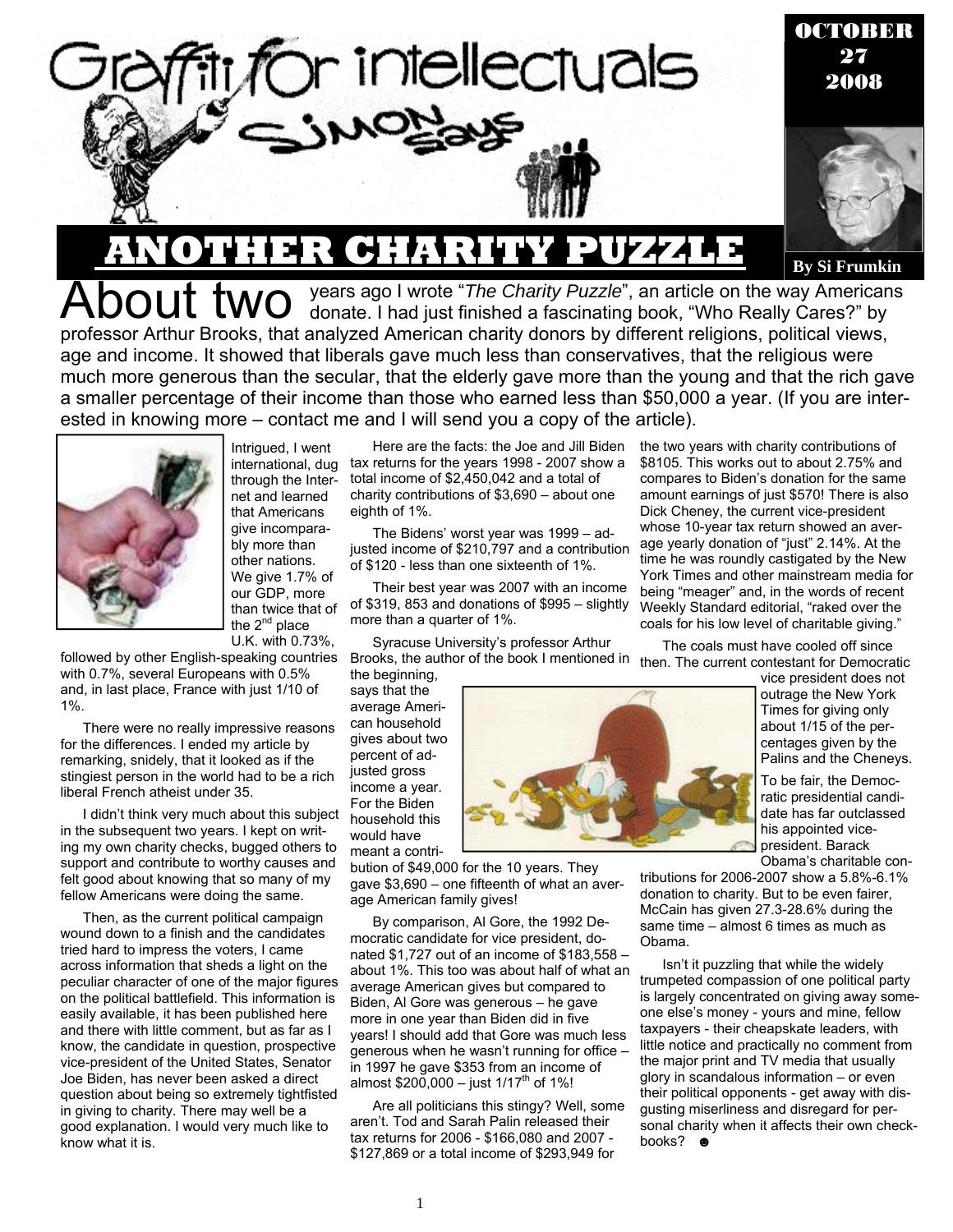## **THE INEXPERIENCED PRESIDENT**  By Si Frumkin

I have a confession to make. Just like Sarah Palin I didn't know what the "Bush Doc-<br>I have was. Oh, I knew that Bush (and many other presidents, here and in other countries – Israel before the 1967 6-Day War comes to mind) supported the idea of a preemptive strike when an enemy was about to attack. What I didn't know is that this was called a "Bush Doctrine". I am also sure that most history majors wouldn't have known it, but I think that they know it now. The Palin interview by Charles Gibson enlightened them.

On the other hand, I am ready to agree that Sarah is not too knowledgeable about foreign affairs. I am also sure that she will learn very fast – she is a bright and capable person, probably much more so than Charles Gibson. She is also very capable and cool when submitted to an overwhelming attack by prejudiced media. She can handle it. And yes, she is a heartbeat from the presidency and I think she would be able to handle it too. After all, a president



does not reach decisions by meditating and deciding alone in a locked room. He discusses the problem with advisers and experts, looks at possible solutions, weighs them and then makes a decision. This is his (or her) job.

Some of our best presidents reached the White House with much less experi-

ence than Sarah Palin, were strong enough to overrule their advisers and face calamitous approval ratings by the public, condemnation and contempt by the media, and vicious criticism by the scholarly elite only to have their greatness recognized decades later.

One of these mavericks was a small time politician, a failed businessman, a man who never went to college and whose only leadership experience was to be

a captain of artillery in the Missouri National Guard during World War I – Harry S. Truman.

Truman's family couldn't afford college tuition. After finishing high school he worked as a bank clerk, local postmaster, town road overseer and national guardsman. In 1915 he became a partner in a lead mine and a year later in an oilprospecting business. Both failed.

His National Guard unit was sent to France in 1917. After the war he opened a haberdashery store in Kansas City which also went bankrupt.

In 1922 he won a seat as a county judge but was defeated in 1924 when Ku Klux Klan rallied against him. He went on to sell Automobile Club memberships and study, at night, in Kansas City Law School. A state bank where he became a partner went bankrupt soon after but Truman enjoyed his first business success when he organized a Savings and Loan Association in Independence.

In 1926, with the help of the Pendergast political machine that controlled Democratic politics in Missouri, Truman became the presiding judge of the county court. Truman's political career seemed to be at an end after traditional two 4-year terms but, with Pendergast machine's support, in 1935, he ran for the U.S. Senate.

He came to Washington under a cloud as a puppet for a corrupt political boss but built a reputation as a capable and honest legislator. In 1940, Tom Pendergast went



to prison in a bribery scandal but Truman was re-elected in a three-man race. The newspapers rated him a distant third.

In 1944, Roosevelt picked Truman for his vice-president. This lasted just 82 days – Roosevelt died on April 12, 1945 – and Truman came to the White House completely un-

aware of the administration's plans and programs, including the development of the atomic bomb..

Vital decisions had to be made and Truman learned in a hurry. He participated in writing the United Nations charter, arranged for Germany's unconditional surrender on May 8, 1945, attended the Potsdam summit meeting, and approved the dropping of atomic bombs on Hiroshima and Nagasaki. He also overrode his State Department in recognizing Israel's independence.

In 1948 he ran for President against the advice of his party leaders – he faced the defection from the Democratic party of Southern Democrats – "Dixiecrats"- and the left-leaning Henry Wallace populists. He won against all odds.

During the next 4 years Truman developed the "containment" policy to counteract Soviet territorial advances: the Truman Doctrine for economic and military help to Turkey and Greece to reduce commu-



nist pressure; the Marshall Plan that enabled Europe's economic recovery; the NATO pact of 1949 for collective security; the Berlin airlift in 1948 after Soviets blockaded the city. He established the CIA, created the "Point Four" program to help underdeveloped countries, and decided to construct the hydrogen bomb to ensure superiority over the Soviets. In 1950 he sent U.S. troops to Korea to stop the invading North Korean forces, and eventually, the Chinese who came in to support their ally. In the process he fired the enormously popular General MacArthur who advocated invading China against Truman's orders.

There was also domestic turmoil when Truman faced off striking miners, reluctant businessmen and McCarthy supporters who claimed that the administration was infiltrated by communists.

Truman left his office in 1953. He had few vocal admirers and many influential critics who still felt that he was a man too small for his job. With time this has changed. Harry Truman is seen as one of the greatest American leaders. It is unfortunate indeed that Truman's "inexperience" is seldom mentioned as the attacks on the "inexperienced" Governor Palin continue. Ω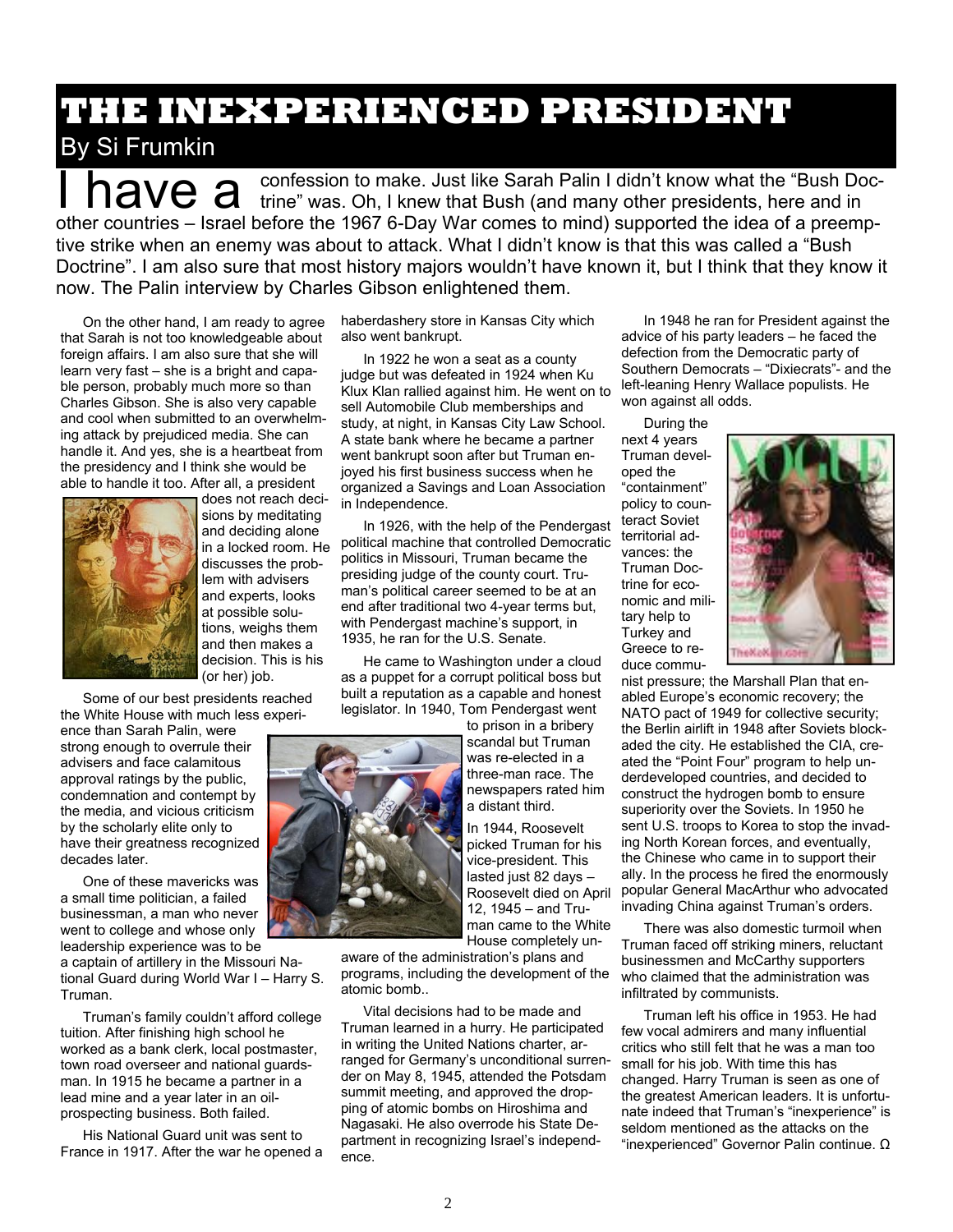## **WILL RUSSIA GET AWAY WITH IT?**  By William Kristol, August 11, 2008, New York Times

In August 1924, the small nation of Georgia, occupied by Soviet Russia since<br>In August 1924, rose up against Soviet rule. On Sept. 16, 1924, The Times of London reported on an appeal by the president of the Georgian Republic to the League of Nations. While "sympathetic reference to his country's efforts was made" in the Assembly, the Times said, "it is realized that the League is incapable of rendering material aid, and that the moral influence which may be a powerful force with civilized countries is unlikely to make any impression upon Soviet Russia."

"Unlikely" was an understatement. Georgians did not enjoy freedom again until 1991.

Today, the Vladimir Putins and Hu Jintaos and Mahmoud Ahmadinejads of the world to say nothing of their junior counterparts in places like Sudan, Zimbabwe, Burma and North Korea — are no more likely than were Soviet leaders in 1924 to be swayed by "moral influence." Dictators aren't moved by the claims of justice unarmed; aggressors aren't intimidated by diplomacy absent the

credible threat of force; fanatics aren't deterred by the disapproval of men of moderation or refinement.

The good news is that today we don't face threats of the magnitude of Nazi Germany or the Soviet Union. Each of those regimes combined ruthless internal control, a

willingness to engage in external aggression, and fervent adherence to an extreme ideology. Today these elements don't coexist in one place. Russia is aggressive, China despotic and Iran messianic — but none is as dangerous as the 20th-century totalitarian states.

The further good news is that 2008 has been, in one respect, an auspicious year for freedom and democracy. In Iraq, we and our Iraqi allies are on the verge of a strategic victory over the jihadists in what they have called the central front of their struggle. This joint victory has the potential to weaken the jihadist impulse throughout the Middle East.

On the other hand, the ability of Syria, Hez-to defend bollah and Hamas to get away with murder (literally), and above all the ability of Iran to pursue its nuclear ambitions effectively unchecked, are setbacks for hopes of peace and progress.

And there is no evidence that China's hosting of the Olympics has led to moderation of its authoritarianism. Meanwhile, Russia has sent troops and tanks across an international border, and now seems to be



widening its war against Georgia more than its original — and in any case illegitimate — casus belli would justify.

For that matter, consider the implications of our turning away from Georgia for other aspiring pro-Western governments in the neighborhood, like Ukraine's. Shouldn't we therefore

now insist that normal relations with Russia are impossible as long as the aggression continues, strongly reiterate our commitment to the territorial integrity of Georgia and Ukraine, and offer emergency military aid to Georgia?

Incidentally, has Russia really been helping much on Iran? It has gone along with — while delaying — three United Nations Security Council resolutions that have imposed mild sanctions on Iran. But it has also supplied material for Iran's nuclear program, and is now selling Iran antiaircraft systems to protect military and nuclear installations.

It's striking that dictatorial and aggressive and fanatical regimes — whatever their differ-

ences — seem happy to work together to weaken the influence of the United States and its democratic allies. So Russia helps Iran. Iran

and North Korea help Syria. Russia and China block **Security** Council sanctions against Zimbabwe. China props up the re-



gimes in Burma and North Korea.

The United States, of course, is not without resources and allies to deal with these problems and threats. But at times we seem oddly timid and uncertain.

When the "civilized world" expostulated with Russia about Georgia in 1924, the Soviet regime was still weak. In Germany, Hitler was in jail. Only 16 years later, Britain stood virtually alone against a Nazi-Soviet axis. Is it not true today, as it was in the 1920s and '30s, that delay and irresolution on the part of the democracies simply invite future threats and graver dangers? ¥



**Women in Black Sea Port of Sevastopol greet the first Russian navy ship to return from its operations against Georgia. Bigger celebrations are planned for tomorrow.** 

Will the United States put real pressure on Russia to stop? In a news analysis on Sunday, the New York Times reporter Helene Cooper accurately captured what I gather is the prevailing view in our State Department: "While America considers Georgia its strongest ally in the bloc of former Soviet countries, Washington needs Russia too much on big issues like

Iran to risk it all Georgia."

But Georgia, a nation of about 4.6 million, has had the



third-largest military presence — about 2,000 troops — fighting along with U.S. soldiers and marines in Iraq. For this reason alone, we owe Georgia a serious effort to defend its sovereignty. Surely we cannot simply stand by as an autocratic aggressor gobbles up part of — and perhaps destabilizes all of — a friendly democratic nation that we were sponsoring for NATO membership a few months ago.